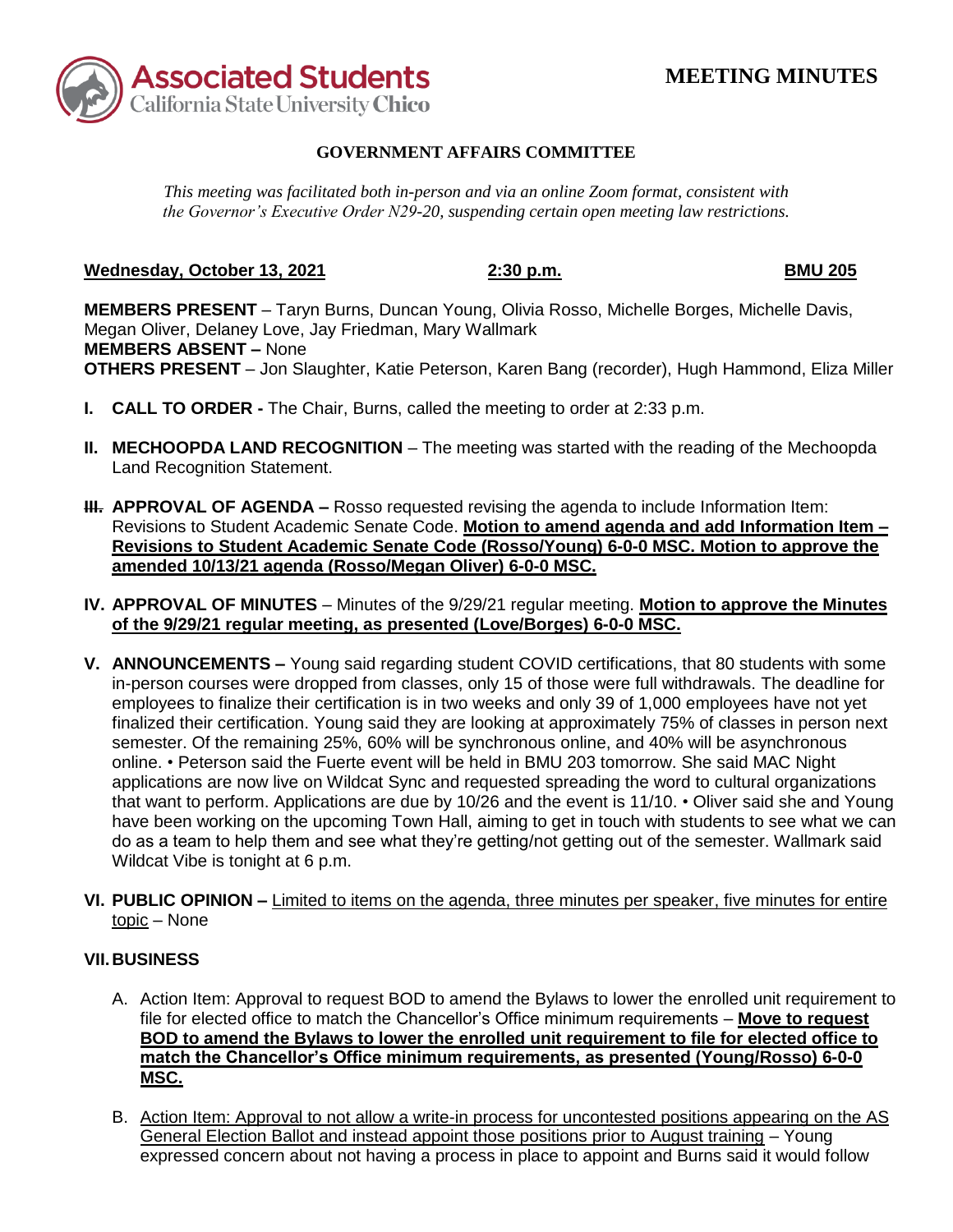the same process, but would be starting earlier. Slaughter said as soon as the election ends, they need to try appointing for open positions. He said wording could be added to the ballot that a position is open, and provide contact information if students are interested in the position. Discussion was held. Miller said a sample ballot comes out two weeks prior to the election, so we'll know then if there are any uncontested positions. **Motion to approve not allowing a write-in process for uncontested positions appearing on the AS General Election Ballot and instead appoint those positions prior to August training, as presented (Rosso/Borges) 6-0-0 MSC.** 

- C. Information Item: 2022 AS Election Topics Burns said the last item to discuss is August training and noted from previous discussions it sounded like the committee wants to find a way for trainings to be shorter, more accessible, possibly one week before classes begin or the first week of school. Rosso said the two week training was very beneficial and that it would be really stressful to hold training once the semester begins. Peterson suggested that training be done in August or earlier in the summer. Discussion was held regarding possible virtual training for at least a portion of the training. The committee liked the idea of spreading the training out and Davis suggested half of the training be done as soon as the spring semester ends, the second half of training right before the fall semester begins. Borges said the first half could be the presentations regarding expectations, budgets, etc. Representatives could then begin planning what they want to do, committee membership, etc. Peterson said they could do one full week at the end of May, then the rest of the training before fall classes begin. Hybrid solutions would also be used when possible and trainings recorded in case someone could not attend. The committee agreed with the timeline that was discussed. Slaughter said today's suggestion of one week after the spring semester ends and one week before the fall semester begins would go in the Elections Procedure document, which has to be approved by GAC by the end of the fall semester. Burns asked if the committee would like this information to be placed in the Intent to File packet and the committee agreed. Slaughter said since this information would be contained in the Elections procedures document which the GAC approves, this doesn't need to be separately actioned, unless they would like to do so. The GAC decided no separate action was needed. Slaughter requested affirmation from the committee that these changes would be effective for next year's election; current officers are still required to follow the same procedures as when elected, and the GAC confirmed.
- D. Information Item: Revisions to Associated Students Corporate Codes Scholarship Committee Code – Slaughter said he and Miller worked on revisions to this code and he noted that Miller is the staff representative on the Scholarship Committee. He said the AS has three active scholarships that we either support, or appoint for scholarships. Slaughter said they have had recent challenges due to time, availability, commitment, as well as students on this committee actually being in the queue to be a possible award recipient. He reviewed the voting membership revisions and noted the committee meets at the end of April or beginning of May. He said this would come back as an Action item at the next GAC meeting. Young said it doesn't say who selects those additional students, such as GAC or Board. Slaughter said he would add "affirmed by GAC" to the code.
- E. Information Item: Revisions to Associated Students Corporate Codes Student Academic Senate Code – Rosso said a subcommittee of four met regarding how to include students on Student Academic Senate (SAS) that are more representative of all students. She reviewed the suggested revisions with the committee and noted this item is scheduled to be voted on at SAS this Friday.
- F. Discussion Item: 7/31/21 and 8/31/21 Activity Fee Fund Budget vs. Actual Slaughter said the benchmark was 16.66% for August and provided an overview of the report. Total Revenues were at 7.93%, Total Expenses at 13.95% and Net Increase at 89.84% He explained the process regarding funds being held by the campus for the AS.
- Newell, former Dean of the Library, will be talking about a grant the library received, and he would like feedback from students on how to use that grant. She said Jason Nice, chair of the Curriculum Advisory Board and head of the Honors Department will also be attending in order to discuss equity **VIII. REPORTS: ELECTED REPRESENTATIVES –** Rosso said at this Friday's SAS meeting, Patrick gaps in GE classes. • Davis said the Legislative Affairs Council orientation was held last week,